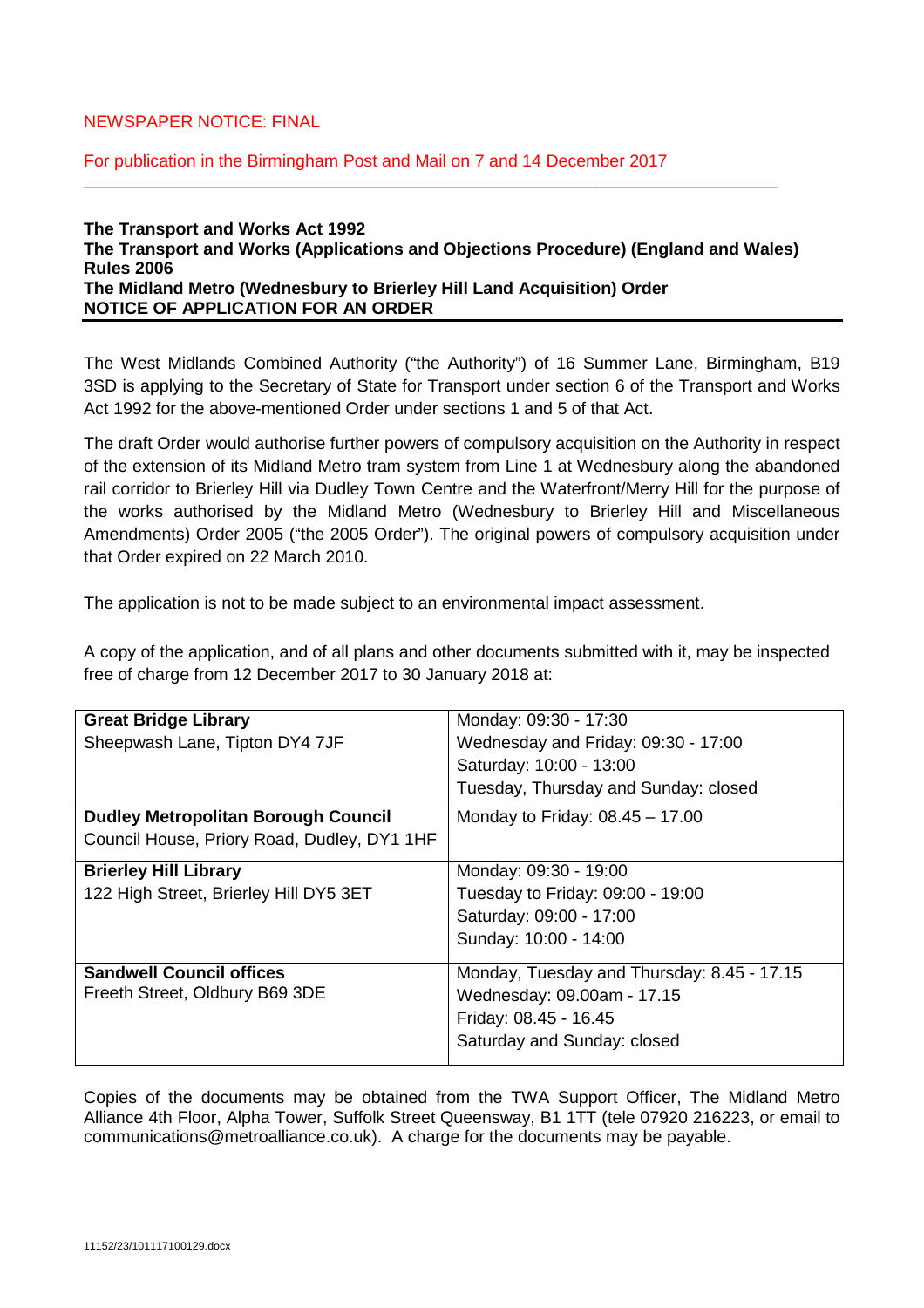Copies of the documents can also be accessed and downloaded free from the West Midlands Combined Authority website:

https://www.tfwm.org.uk/development/midland-metro-extensions/wednesbury-brierley-hill/

Further information about the proposals can be obtained from the Midland Metro Alliance on the above telephone number.

Any objections to, or other representations about, the proposals in the application should be sent to the Secretary of State for Transport c/o Transport and Works Act Orders Unit, Department for Transport, Zone 1/18, Great Minster House, 33 Horseferry Road, London SW1P 4DR, email transportandworksact@dft.gsi.gov.uk

An objection or other representation MUST (i) be received by the Secretary of State on or before 30 January 2018, (ii) be made in writing (whether sent by post or email), (iii) state the grounds of the objection or other representation, (iv) indicate who is making the objection or other representation, and (v) give an address to which correspondence relating to the objection or other representation may be sent. (If you are sending your objection or other representation by e-mail, please provide a postal address and state "Midland Metro Wednesbury to Brierley Hill Order" in the subject of the email.)

The Secretary of State may make complete copies of the objections and other representations public, including any personal information in them, and will copy them to the applicant for the Order.

Winckworth Sherwood LLP, Solicitors and Parliamentary Agents, Minerva House, 5 Montague Close, London SE1 9BB, on behalf of the Authority.

7 December 2017